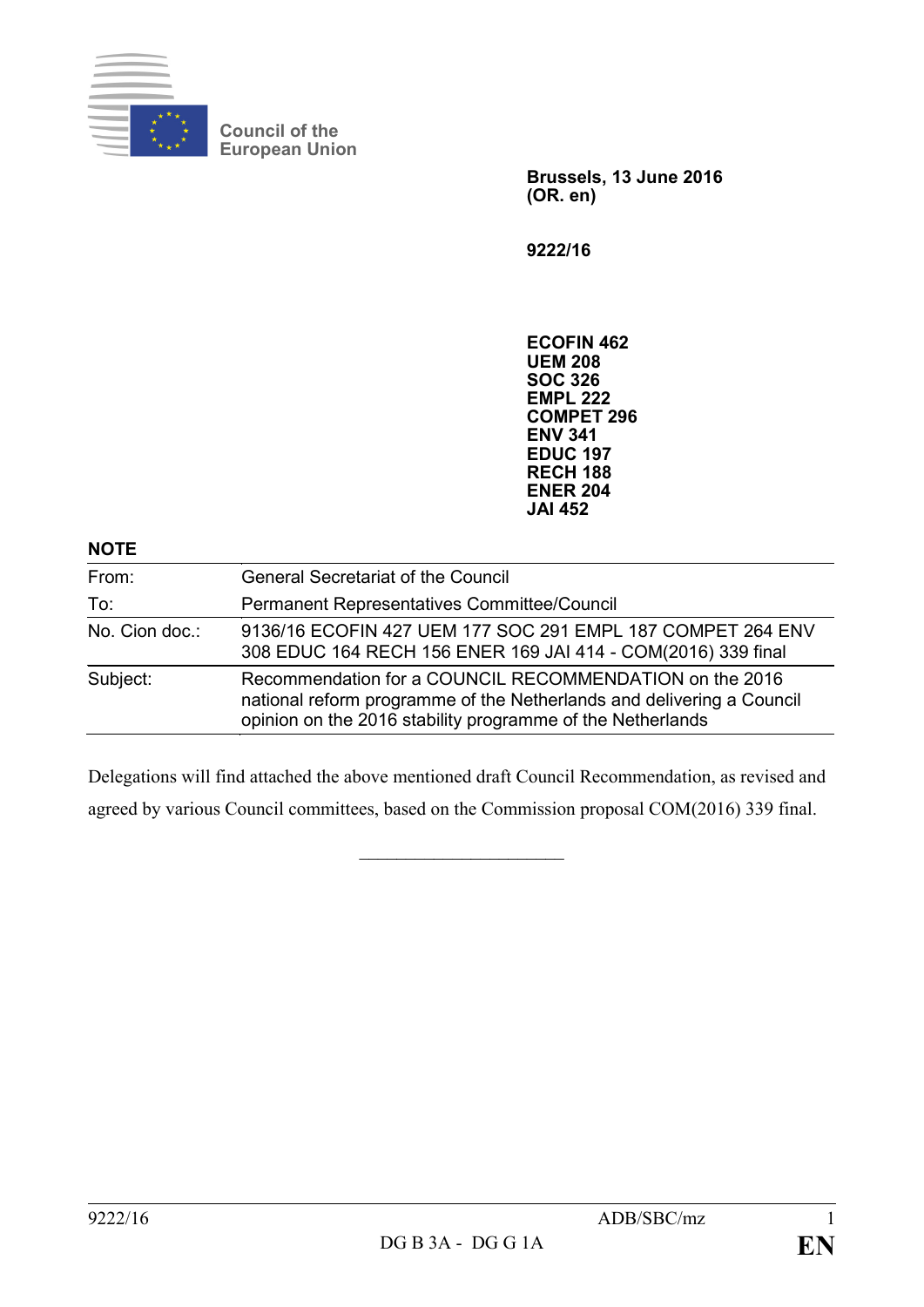## **COUNCIL RECOMMENDATION**

## **of …**

## **on the 2016 National Reform Programme of the Netherlands and delivering a Council opinion on the 2016 Stability Programme of the Netherlands**

THE COUNCIL OF THE EUROPEAN UNION,

Having regard to the Treaty on the Functioning of the European Union, and in particular Articles 121(2) and 148(4) thereof,

Having regard to Council Regulation (EC) No 1466/97 of 7 July 1997 on the strengthening of the surveillance of budgetary positions and the surveillance and coordination of economic policies<sup>[1](#page-1-0)</sup>, and in particular Article 5(2) thereof,

Having regard to Regulation (EU) No 1176/2011 of the European Parliament and of the Council of 16 November 2011 on the prevention and correction of macroeconomic imbalances**[2](#page-1-1)** , and in particular Article 6(1) thereof,

Having regard to the recommendation of the European Commission,

Having regard to the resolutions of the European Parliament,

Having regard to the conclusions of the European Council,

Having regard to the opinion of the Employment Committee,

<span id="page-1-0"></span>**<sup>1</sup>** OJ L 209, 2.8.1997, p. 1.

<span id="page-1-1"></span>**<sup>2</sup>** OJ L 306, 23.11.2011, p. 25.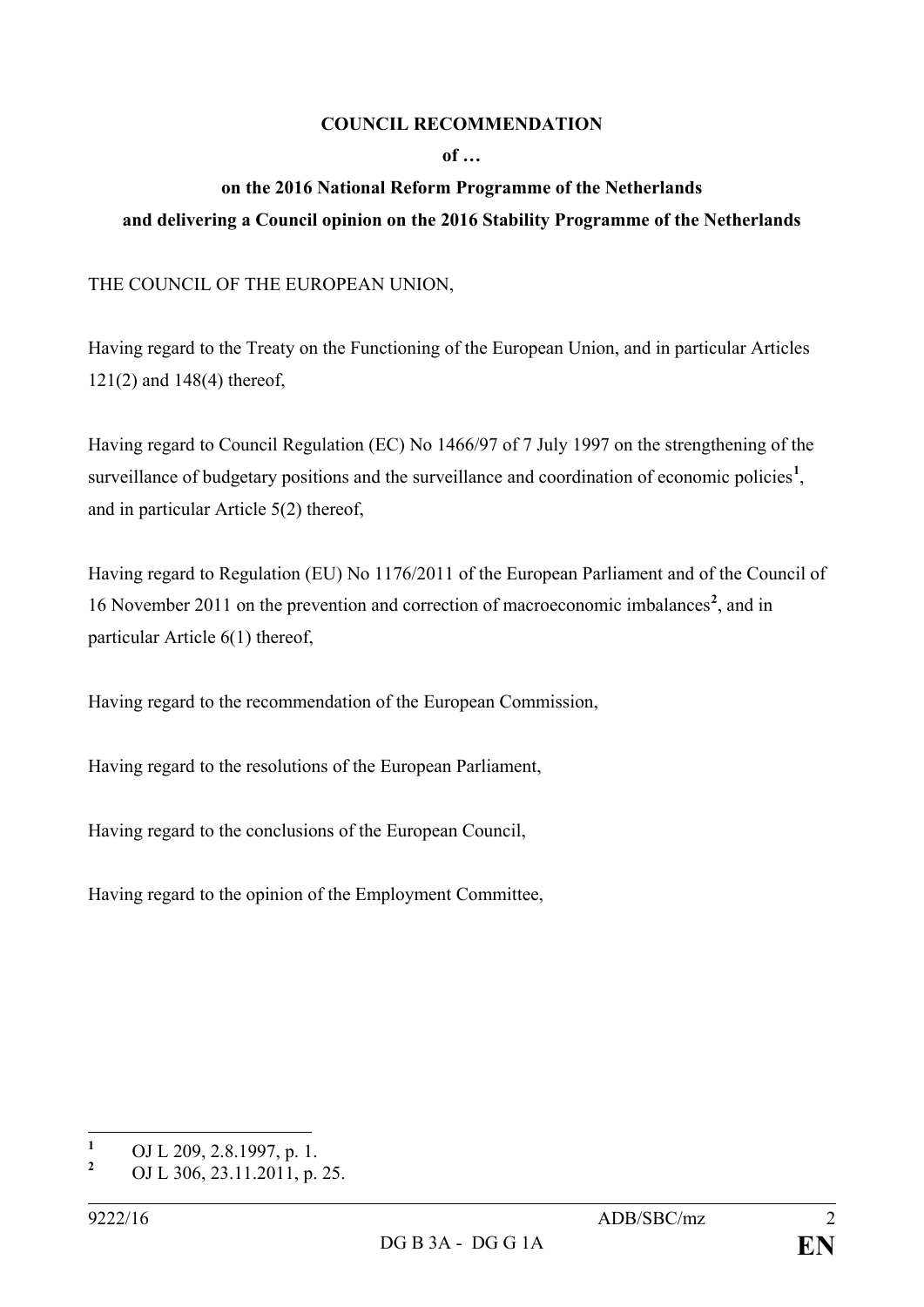Having regard to the opinion of the Economic and Financial Committee,

Having regard to the opinion of the Social Protection Committee,

Having regard to the opinion of the Economic Policy Committee,

Whereas:

- (1) On 26 November 2015, the Commission adopted the Annual Growth Survey, marking the start of the 2016 European Semester for economic policy coordination. The priorities of the Annual Growth Survey were endorsed by the European Council on 17-18 March 2016. On 26 November 2015, on the basis of Regulation (EU) No 1176/2011, the Commission adopted the Alert Mechanism Report, in which it identified the Netherlands as one of the Member States for which an in-depth review would be carried out. On the same day, the Commission also adopted a recommendation for a Council Recommendation on the economic policy of the euro area. This Recommendation was endorsed by the European Council on 18-19 February 2016 and adopted by the Council on 8 March 2016**[3](#page-2-0)** . As a country whose currency is the euro and in view of the close interlinkages between the economies in the economic and monetary union, the Netherlands should ensure the full and timely implementation of the Recommendation.
- (2) The 2016 country report for the Netherlands was published on 26 February 2016. It assessed the Netherlands' progress in addressing the country-specific recommendations adopted by the Council on 14 July 2015 and the Netherlands' progress towards its national Europe 2020 targets. It also included the in-depth review under Article 5 of Regulation (EU) No 1176/2011. On 8 March 2016, the Commission presented the results of the in-depth review.The Commission's analysis leads it to conclude that the Netherlands is experiencing macroeconomic imbalances. It is crucial to address the very large stock of household debt. The large and persistent current account surplus, which reflects structural features of the economy and policy setting as regards non-financial corporations, remains a challenge, also in view of spillovers to other euro-area Member States.

<span id="page-2-0"></span>**<sup>3</sup>** OJ C 96, 11.3.2016, p. 1.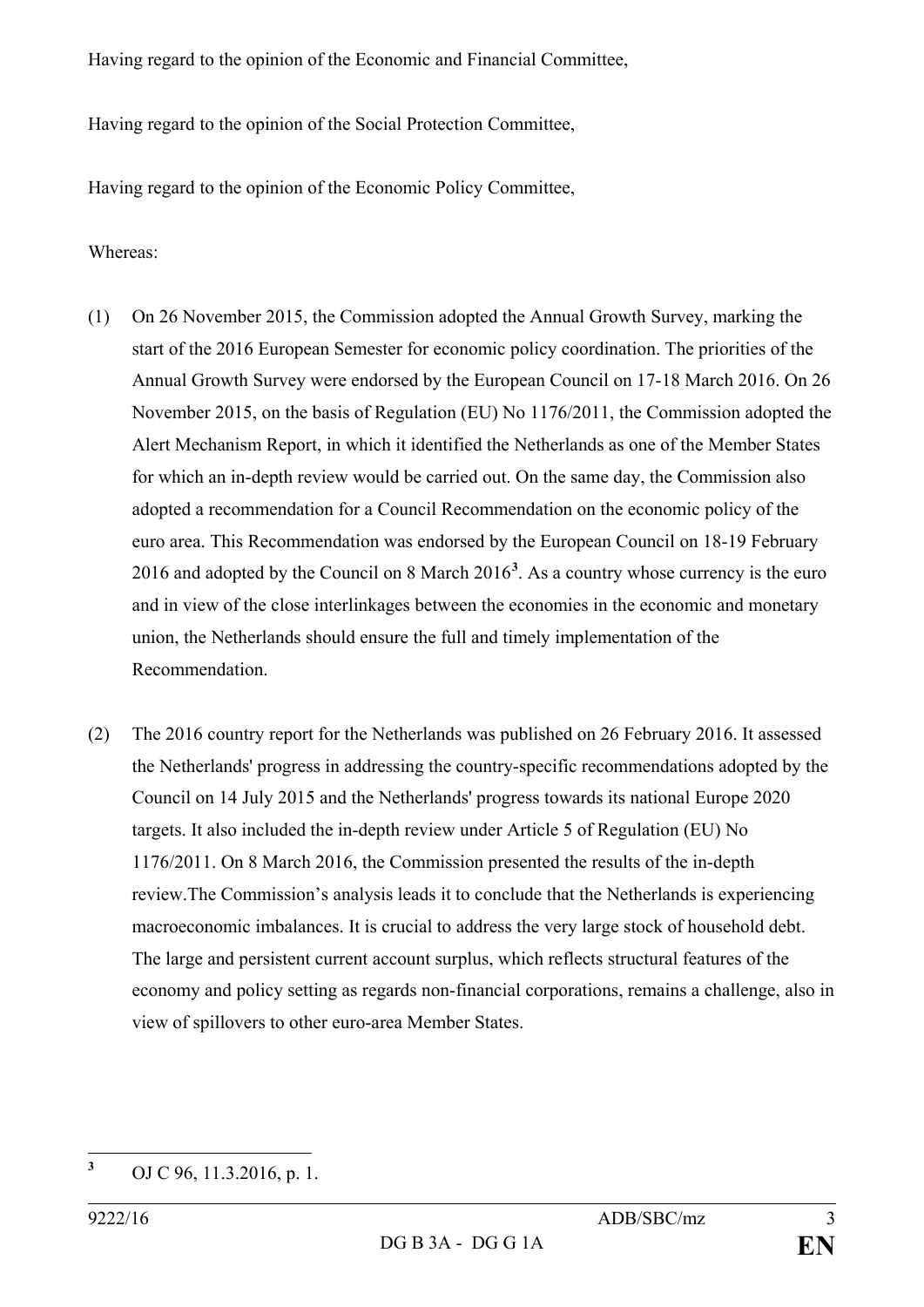- (3) On 28 April 2016, the Netherlands submitted its 2016 National Reform Programme and its 2016 Stability Programme. In order to take account of their interlinkages, the two programmes have been assessed at the same time.
- (4) Relevant country-specific recommendations have been addressed in the programming of the European Structural and Investment Funds for the 2014-2020 period. As foreseen in Article 23 of Regulation (EU) No 1303/2013 of the European Parliament and of the Council**[4](#page-3-0)** , where it is necessary to support the implementation of relevant Council recommendations, the Commission may request a Member State to review and propose amendments to its Partnership Agreement and relevant programmes. The Commission has provided further details on how it would make use of this provision in guidelines on the application of the measures linking effectiveness of the European Structural and Investment Funds to sound economic governance.

<span id="page-3-0"></span>**<sup>4</sup>** Regulation (EU) No 1303/2013 of the European Parliament and of the Council of 17 December 2013 laying down common provisions on the European Regional Development Fund, the European Social Fund, the Cohesion Fund, the European Agricultural Fund for Rural Development and the European Maritime and Fisheries Fund and laying down general provisions on the European Regional Development Fund, the European Social Fund, the Cohesion Fund and the European Maritime and Fisheries Fund and repealing Council Regulation (EC) No 1083/2006 (OJ L 347, 20.12.2013, p. 320).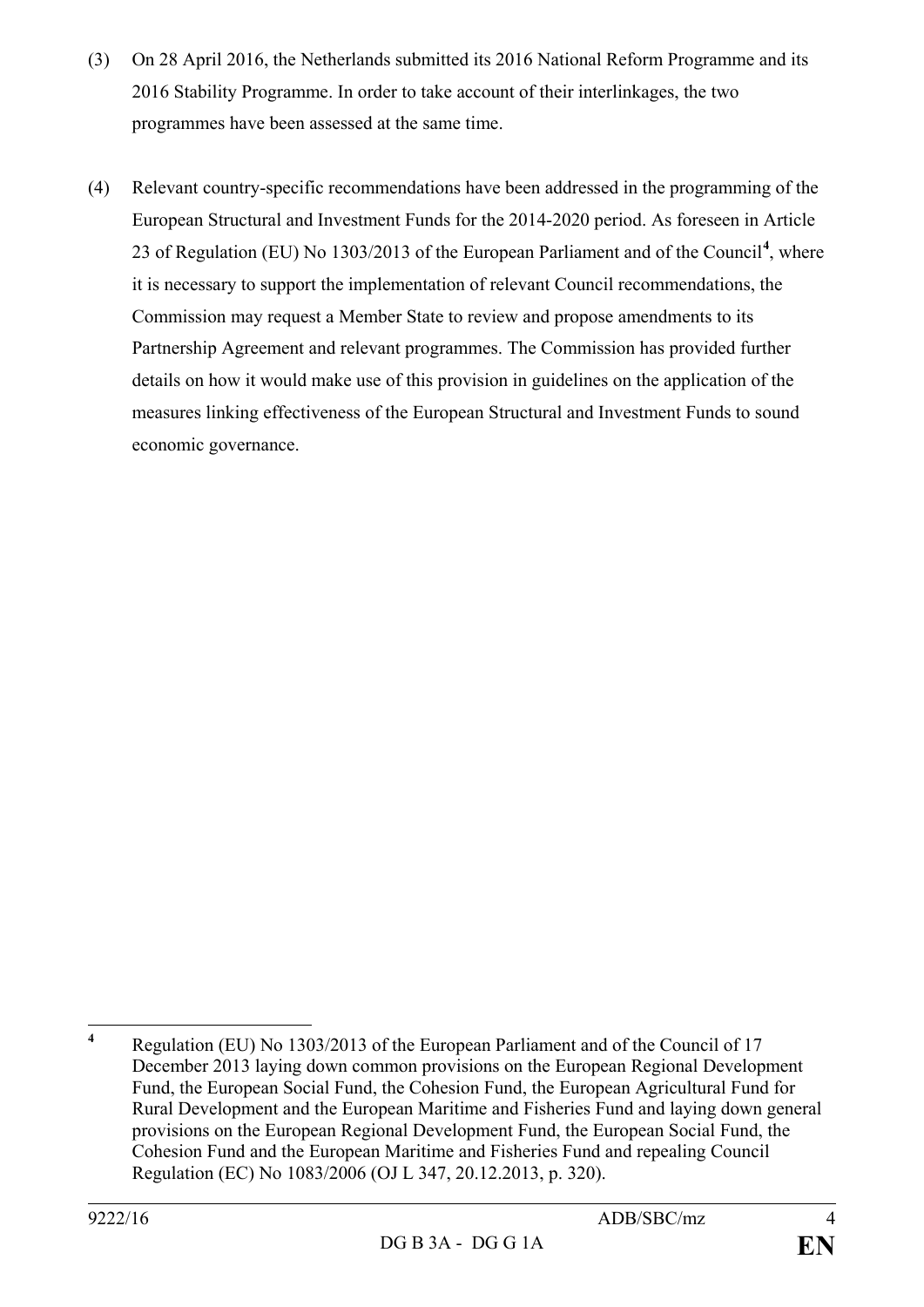(5) The Netherlands is currently in the preventive arm of the Stability and Growth Pact and subject to the transitional debt rule. In its 2016 Stability Programme, the Government plans a gradual improvement in its headline balance to 0,1 % of GDP in 2019. At the same time, the Government plans a deterioration of the recalculated structural balance**[5](#page-4-0)** in 2016 to -1,4 % of GDP and an improvement thereafter. The medium-term budgetary objective - a structural deficit of 0,5 % of GDP – is planned to be reached in 2019. However, based on the recalculated structural balance, the medium-term budgetary objective would already be met as from 2018. According to the Stability Programme, the government debt-to-GDP ratio is expected to reach 65,4 % in 2016 and then to gradually decrease to 58,9 % in 2019. The macroeconomic scenario underpinning these budgetary projections is plausible. Based on the Commission 2016 spring forecast, the Netherlands is at risk of some deviation from the requirements of the preventive arm in 2016 and over 2016 and 2017 taken together under unchanged policies. The Netherlands is forecast to comply with the transitional debt rule in 2016 and, following the end of the transition period, with the debt reduction benchmark in 2017. Based on its assessment of the Stability Programme and taking into account the Commission 2016 spring forecast, the Council is of the opinion that the Netherlands is expected to broadly comply with the provisions of the Stability and Growth Pact. Nevertheless, further measures will be needed to ensure compliance in both 2016 and 2017.

<span id="page-4-0"></span>**<sup>5</sup>** The structural balance as recalculated by the Commission based on the information in the Stability Programme, following the commonly agreed methodology.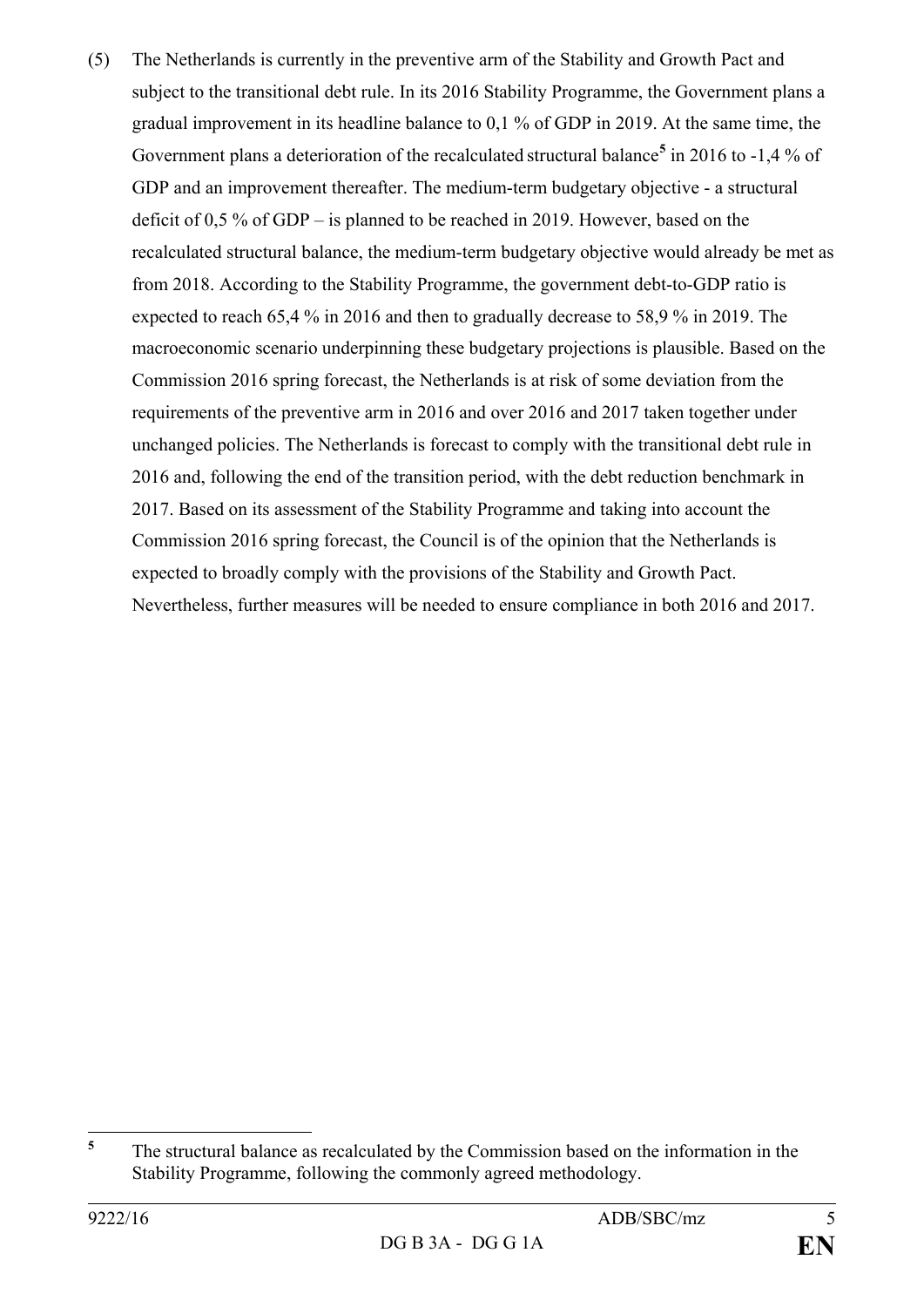- (6) The recent growth in employment can be fully attributed to an increase in the number of people employed on temporary contracts and the number of self-employed. Although the Netherlands has taken measures to address the issue, a more comprehensive approach is needed. Low transition rates from temporary to permanent contracts still pose a risk of labour market segmentation. The high and increasing percentage of temporary contracts is observed in the context of great differences in employment protection provisions on temporary contracts, on the one hand, and permanent contracts, on the other. Self-employed people without employees are more often under-insured against disability, unemployment and old age, which could affect the sustainability of the social security system in the long run. Several measures were introduced that reduced the differences between permanent and temporary contracts. Favourable tax arrangements and the absence of obligations to pay certain social security contributions still provide financial incentives for self-employment.
- (7) A key challenge in addressing high household indebtedness lies in the housing market, where rigidities and distortive incentives that have built up over decades shape housing financing and sectoral savings patterns. Households' tendency to leverage up gross mortgage debt against housing wealth largely reflects long standing fiscal incentives, in particular the tax deductibility of mortgage interest. Since 2012, a series of measures has been implemented to address this partly, but these have not been stepped up in line with the 2015 Council Recommendation. The development of a well-functioning private rental market is constrained by subsidies in the other housing subsectors. The social housing sector is one of the largest in the Union but housing is not always allocated efficiently to those really in need. More income-based rent differentiation has been introduced in the social housing sector. Housing corporations will have to separate activities of general economic interest (i.e. social housing) from other activities. Given that some distortive incentives relating rents to income in the social housing market have been addressed, it is appropriate to shift this part of the 2015 Council Recommendation to monitoring of the situation. At the same time, the housing market remains significantly distorted and continues to create a debt bias for households. Further progress is needed on these issues.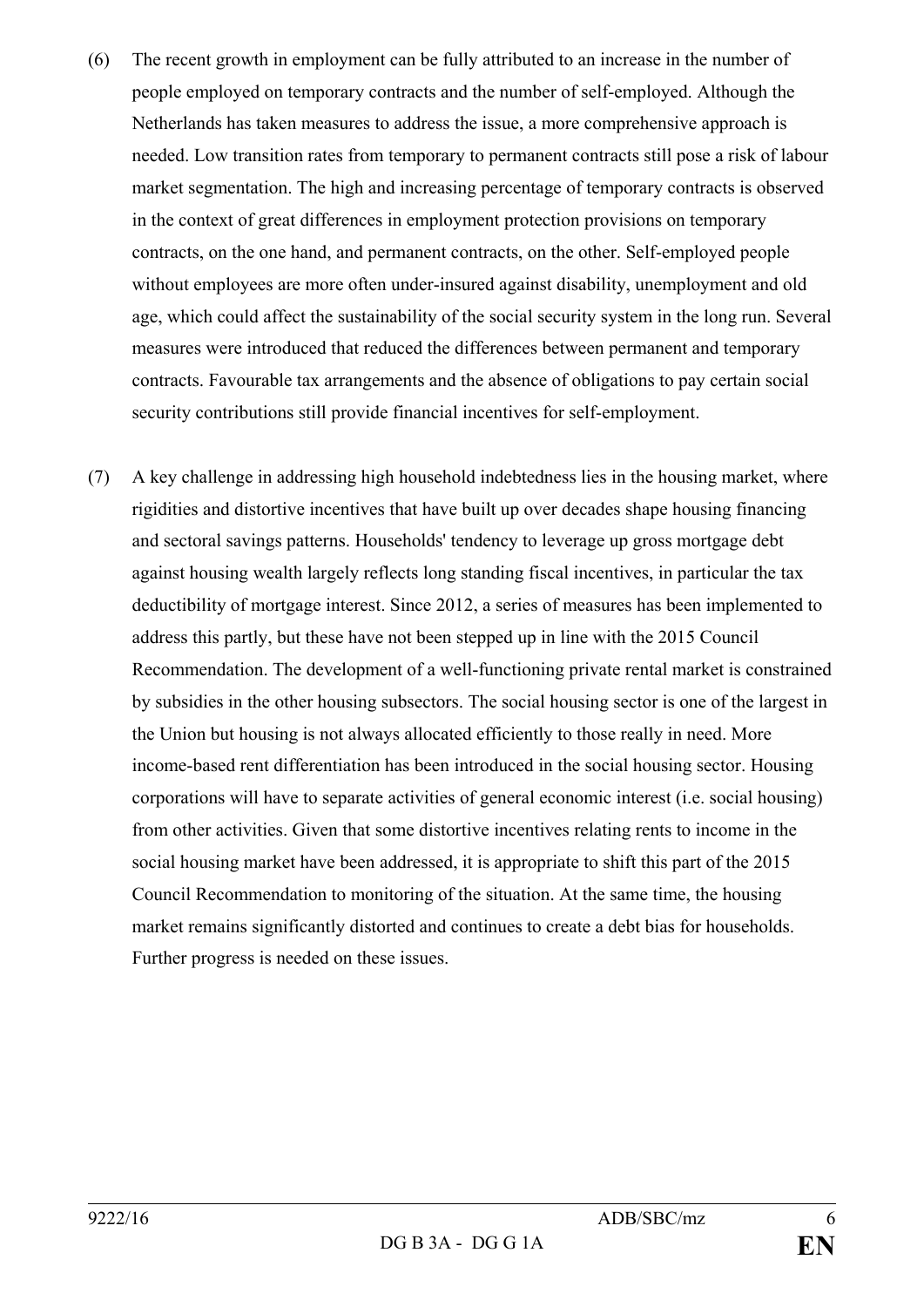- (8) In addition to housing market distortions, compulsory non-tax contributions to the second pillar of the pension system weigh on households' disposable income. The second-pillar pension system performs well in terms of quality and adequacy, but has drawbacks in terms of inter-generational fairness, transparency and resilience to economic shocks. In recent years, the sustainability of the pension system has been improved by raising the pensionable age to 67 by 2021 and linking it to life expectancy thereafter. On average, pension contributions have been lowered since the maximum tax exempted accrual rate was reduced. An appropriate intra- and inter-generational distribution of costs and risks beyond the rules adopted on indexation and financial buffers (the financial assessment framework) would help households to allocate their financial means in more growth-friendly ways. The Government announced its intention to reform the second pension pillar substantially with the involvement of social partners in order to create a more transparent and actuarially fairer system.
- (9) Investment fell markedly during the economic crisis and has recovered only partially since. The weakness in economy-wide investment appears to have a strong cyclical character. It was driven by a downturn in the housing market and fiscal consolidation choices. While barriers to investment seem to be minor, low investment in the construction sector and in renewable energy appears to be linked to market uncertainty and regulatory factors. In spite of improving credit conditions, risks to new lending are heightened in the current financial environment. Government expenditure on R&D has been falling since 2014, while private R&D spending remains low. In 2015, the Council therefore recommended that the Netherlands shift public expenditure towards supporting investment in R&D and work on improving private R&D expenditure. Public and private expenditure on R&D is low in relation to the level of educational attainment, academic achievement and economic development.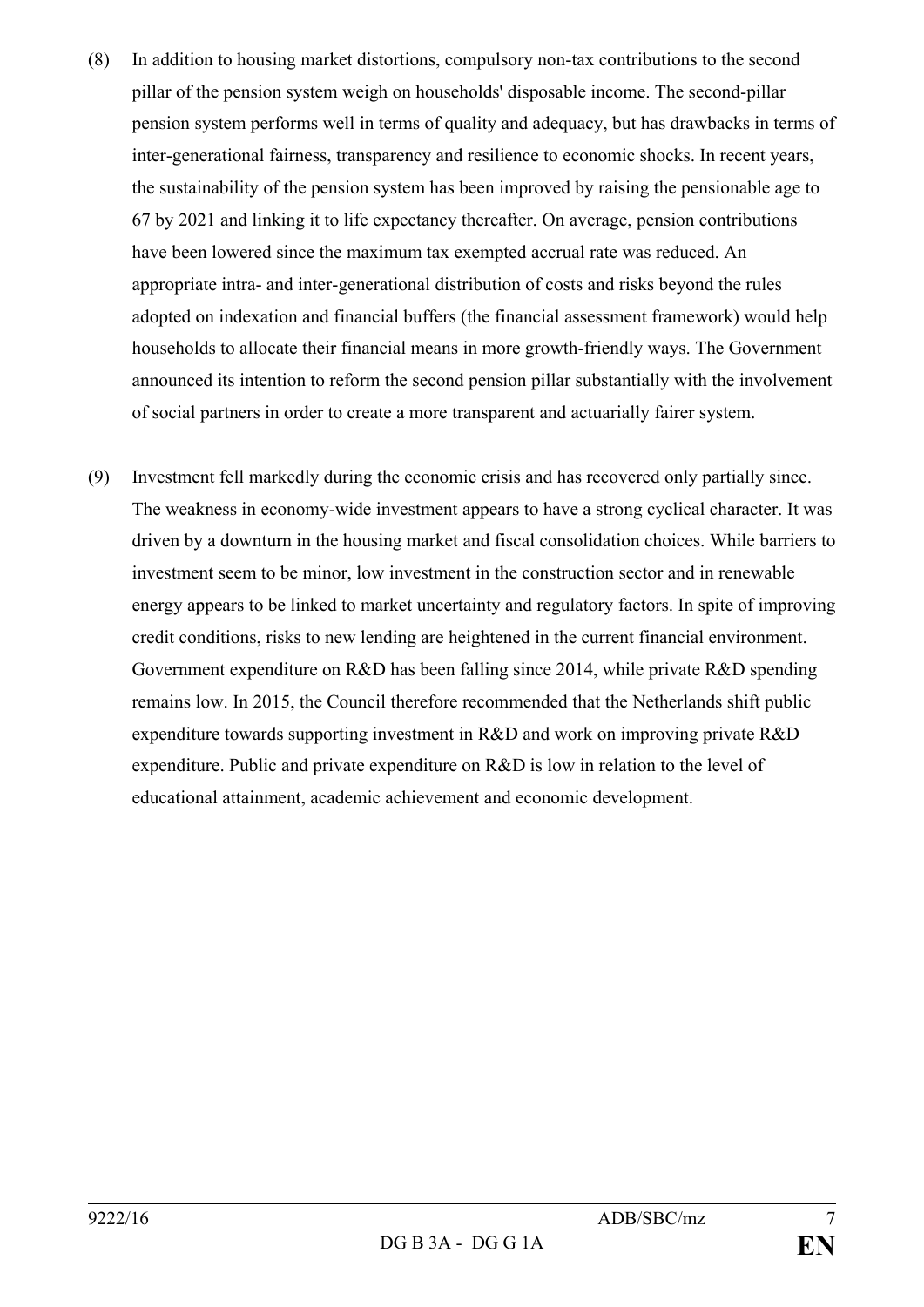- (10) In the context of the European Semester, the Commission has carried out a comprehensive analysis of the Netherlands' economic policy and published it in the 2016 country report. It has also assessed the Stability Programme and the National Reform Programme and the follow-up given to the recommendations addressed to the Netherlands in previous years. It has taken into account not only their relevance for sustainable fiscal and socio-economic policy in the Netherlands but also their compliance with EU rules and guidance, given the need to strengthen the EU's overall economic governance by providing EU-level input into future national decisions. The recommendations under the European Semester are reflected in recommendations (1) to (3) below.
- (11) In the light of this assessment, the Council has examined the Stability Programme, and its opinion**[6](#page-7-0)** is reflected in particular in recommendation (1) below.
- (12) In the light of the Commission's in-depth review and this assessment, the Council has examined the National Reform Programme and the Stability Programme. Its recommendations under Article 6 of Regulation (EU) No 1176/2011 are reflected in recommendation (3) below.

<span id="page-7-0"></span>**<sup>6</sup>** Under Article 5(2) of Regulation (EC) No 1466/97.